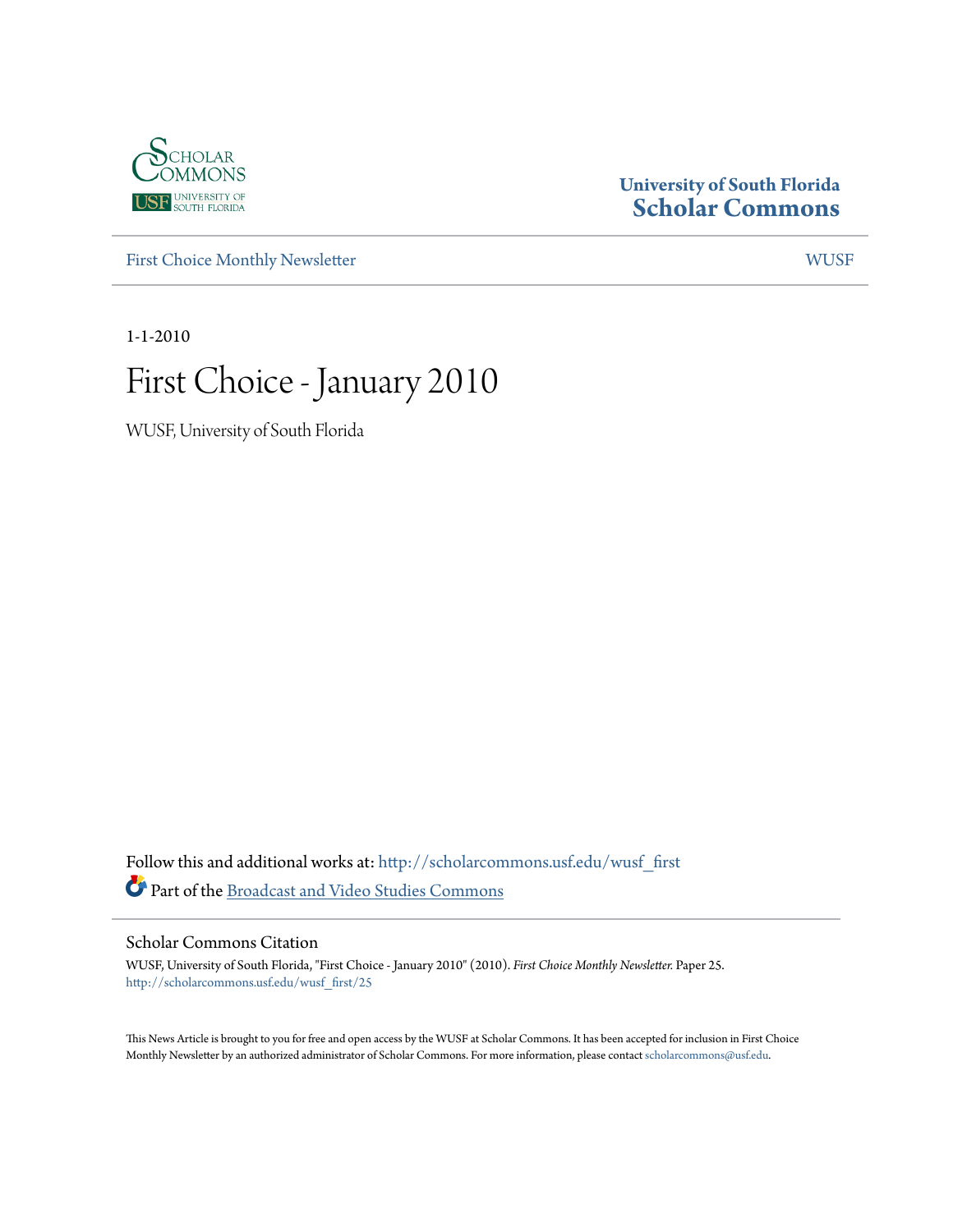# firstchoice &

# Carl Kasell Sleeps In

# After 30 years, the beloved NPR newscaster retires from Morning Edition

For the past 30 years, Carl Kasell's distinctive voice has informed listeners of the day's top stories as the chief newscaster for NPR's *Morning Edition.* After setting his alarm clock for 1 a.m. for all of those years, Kasell has finally decided to sleep in. Last month he hung up his microphone and retired from his newscaster responsibilities. A veteran broadcaster with a career spanning more than 50 years, Kasell became a part-time NPR newscaster in 1975, and joined the staff full-time in 1977. He did the first newscast of *Morning Edition* in 1979 and has been a fixture of the program ever since. To tens of thousands of NPR listeners, it was Kasell who broke the news of such gripping events as the fall of the Berlin Wall and the terrorist attacks of Sept 11, 2001. But we have good news for area Kasell fans. WUSF 89.7 listeners will still get the chance to hear Kasell's soothing baritone voice every week. Kasell will carry on as the official judge and scorekeeper of NPR's weekly news quiz, *Wait Wait...Don't Tell Me!* aired on WUSF 89.7 every Saturday at 11 a.m. and on our HD channel, WUSF 89.72 at 1 p.m.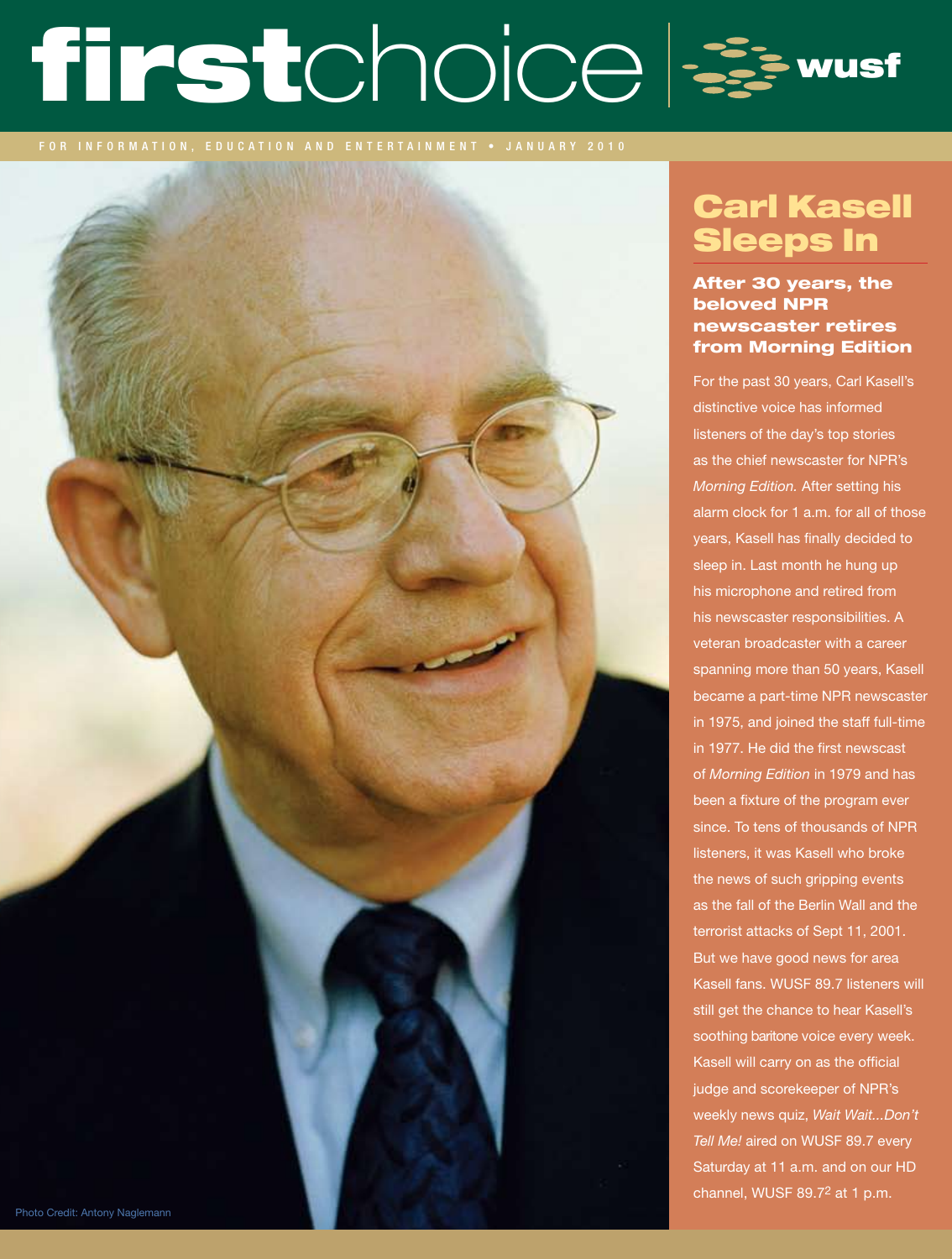# radio television I

| <b>Monday through Friday</b>              |                  |                |
|-------------------------------------------|------------------|----------------|
| <b>Morning Edition</b>                    |                  | W <sub>®</sub> |
| with Carson Cooper                        | 5-9 a.m.         | Ca             |
| <b>Classical Music</b>                    |                  | W.             |
| with Russell Gant                         | 9 a.m.-1 p.m.    | Cli            |
| <b>Classical Music</b>                    |                  | All            |
| with Bethany Cagle                        | $1-4$ p.m.       |                |
| All Things Considered with Joshua Stewart |                  | A <sub>1</sub> |
| & Susan Giles Wantuck                     | 4-6:30 p.m.      | Th             |
| Marketplace                               | 6:30-7 p.m.      | Pia            |
| <b>Classical Music</b>                    |                  | Ja             |
| with Coleen Cook                          | 7-10 p.m.        | Ja             |
| Jazz with Bob Seymour                     | 10 p.m.-1 a.m.   | Ma             |
| Jazz with Jeff Franklin &                 |                  | s              |
| <b>Matthew Wengerd</b>                    | $1-5$ a.m.       | Ja             |
| <b>Friday</b>                             |                  | Cli            |
| <b>All Things Considered</b>              | 4-6 p.m.         | W <sub>®</sub> |
| <b>Florida Matters</b>                    |                  | Flo            |
| with Carson Cooper                        | 6-6:30 p.m.      | wi             |
| Marketplace                               | 6:30-7 p.m.      | Cli            |
| <b>Classical Music</b>                    |                  | Su             |
| with Coleen Cook                          | 7-10 p.m.        |                |
| Riverwalk                                 | 10-11 p.m.       | Cli            |
| Jazz at Lincoln Center                    | 11 p.m.-midnight | A <sub>1</sub> |
| <b>Jazz Set with</b>                      |                  | All            |
| Dee Dee Bridgewater                       | midnight-1 a.m.  | St             |
| <b>Saturday</b>                           |                  | Sy             |
| Jazz                                      | $1-6$ a.m.       | Cli            |
| <b>Classical Music</b>                    | $6 - 8$ a.m.     | Ja             |

| <b>WUSF 89.7 RADIO SCHEDULE</b> |                                |                  |  |  |
|---------------------------------|--------------------------------|------------------|--|--|
| gh Friday                       | <b>Saturday continued</b>      |                  |  |  |
|                                 | <b>Weekend Edition</b>         | $8-10a.m.$       |  |  |
| $5-9$ a.m.                      | <b>Car Talk</b>                | $10-11$ a.m.     |  |  |
|                                 | Wait Wait Don't Tell Me!       | $11 - n$ oon     |  |  |
| 9 a.m.-1 p.m.                   | <b>Classical Music</b>         | noon-5 p.m.      |  |  |
| 1-4 p.m.                        | <b>All Things Considered</b>   | 5-6 p.m.         |  |  |
| d with Joshua Stewart           | A Prairie Home Companion       | $6-8$ p.m.       |  |  |
| ck<br>4-6:30 p.m.               | <b>This American Life</b>      | 8-9 p.m.         |  |  |
| 6:30-7 p.m.                     | Piano Jazz                     | 9-10 p.m.        |  |  |
|                                 | Jazz with Bob Seymour          | 10 p.m.-1 a.m.   |  |  |
| 7-10 p.m.                       | Jazz with Jeff Franklin &      |                  |  |  |
| 10 p.m.-1 a.m.<br>our           | <b>Matthew Wengerd</b>         | $1-6$ a.m.       |  |  |
| $in$ &                          | <b>Sunday</b>                  |                  |  |  |
| $1-5$ a.m.                      | Jazz                           | $1-6$ a.m.       |  |  |
|                                 | <b>Classical Music</b>         | $6 - 8$ a.m.     |  |  |
| d<br>$4-6$ p.m.                 | <b>Weekend Edition</b>         | 8-10 a.m.        |  |  |
|                                 | <b>Florida Matters</b>         |                  |  |  |
| 6-6:30 p.m.                     | with Carson Cooper             | 10-10:30 a.m.    |  |  |
| 6:30-7 p.m.                     | <b>Classical Music</b>         | $10:30-11$ a.m.  |  |  |
| 7-10 p.m.                       | <b>Sunday Baroque</b>          | 11 $a.m.-1 p.m.$ |  |  |
| 10-11 p.m.                      | <b>Classical Music</b>         | $1-3$ p.m.       |  |  |
| 11 p.m.-midnight<br>er          | A Prairie Home Companion       | $3-5$ p.m.       |  |  |
|                                 | <b>All Things Considered</b>   | 5-6 p.m.         |  |  |
| midnight-1 a.m.<br>r            | Studio 360                     | 6-7 p.m.         |  |  |
|                                 | SymphonyCast                   | 7-9 p.m.         |  |  |
| $1-6$ a.m.                      | <b>Classical Music</b>         | 9-11 p.m.        |  |  |
| 6-8 a.m.                        | <b>Jazz with Jeff Franklin</b> | 11 p.m.-6 a.m.   |  |  |

The WUSF Radio Reading Service is accessible to those who qualify 24 hours a day via a special radio receiver, provided at no charge. Find more information at www.wusf.org.

# **WUSF 89.72 RADIO SCHEDULE**

| <b>Monday through Friday</b>           |                |  |
|----------------------------------------|----------------|--|
| <b>Morning Edition</b>                 |                |  |
| with Carson Cooper                     | 5-9 a.m.       |  |
| <b>Tell Me More</b>                    | $9-10$ a.m.    |  |
| The Diane Rehm Show                    | 10 a.m.-noon   |  |
| Fresh Air                              | noon-1 p.m.    |  |
| World Have Your Say                    | $1-2 p.m.$     |  |
| Talk of The Nation                     | 2-4 p.m.       |  |
| All Things Considered with Joshua      |                |  |
| Stewart & Robin Sussingham 4-6:30 p.m. |                |  |
| <b>Florida Matters with</b>            |                |  |
| Carson Cooper (Friday only)            | 6-6:30 p.m.    |  |
| Marketplace                            | 6:30-7 p.m.    |  |
| The World                              | 7-8 p.m.       |  |
| On Point                               | 8-10 p.m.      |  |
| To The Point                           | 10-11 p.m.     |  |
| <b>BBC World Service News</b>          | 11 p.m.-5 a.m. |  |
| <b>Saturday</b>                        |                |  |
| <b>BBC World Service News</b>          | $5-6$ a.m.     |  |
| <b>World Vision Report</b>             | 6-6:30 a.m.    |  |
| <b>Florida Matters</b>                 |                |  |
| with Carson Cooper                     | $6:30-7$ a.m.  |  |
| Only A Game                            | 7-8 a.m.       |  |
| <b>Weekend Edition</b>                 | 8-10 a.m.      |  |
| Car Talk                               | 10-11 a.m.     |  |
| Whad'Ya Know?                          | 11 a.m.-1 p.m. |  |
| Wait Wait Don't Tell Me!               | 1-2 p.m.       |  |
| Studio 360                             | 2-3 p.m.       |  |
| Marketplace Money                      | 3-4 p.m.       |  |

| <b>Saturday continued</b>             |                 |
|---------------------------------------|-----------------|
| <b>BBC Newshour</b>                   | 4-5 p.m.        |
| All Things Considered                 | 5-6 p.m.        |
| Fresh Air Weekend                     | 6-7 p.m.        |
| This American Life                    | 7-8 p.m.        |
| Conversations from                    |                 |
| the World Café                        | 8-9 p.m.        |
| The Changing World                    | 9-10 p.m.       |
| BBC World Service News 10 p.m.-5 a.m. |                 |
| <b>Sunday</b>                         |                 |
| <b>BBC World Service News</b>         | 5-6 a.m.        |
| The People's Pharmacy                 | 6-7 a.m.        |
| Speaking of Faith                     | $7-8$ a.m.      |
| <b>Weekend Edition</b>                | 8-10 a.m.       |
| Car Talk                              | 10-11 a.m.      |
| Latino USA                            | 11-11:30 a.m.   |
| <b>Florida Matters</b>                | 11:30 a.m.-noon |
| Best of Our Knowledge                 | noon-2 p.m.     |
| <b>Selected Shorts</b>                | $2-3$ p.m.      |
| The Splendid Table                    | $3-4 p.m.$      |
| <b>BBC Newshour</b>                   | 4-5 p.m.        |
| All Things Considered                 | 5-6 p.m.        |
| On the Media                          | 6-7 p.m.        |
| Living on Earth                       | 7-8 p.m.        |
| The Tavis Smiley Show                 | 8-10 p.m.       |
| BBC World Service News 10 p.m.-5 a.m. |                 |

# **JANUARY TV HIGHLIGHTS**



**Stephen Fry in America**, a six-part documentary series, is a snapshot of the United States as seen through eyes of this popular British actor, writer, comedian and author. As Fry visits the landmarks and distinctive sites of all 50 states, he shares his intriguing observations on the people, traditions and lifestyles he encounters. The result is an affectionate and poignant portrait of America. Airs Mondays, 10 p.m., beginning January 4.



**Charlie Bird's Arctic Journey** takes the celebrated Irish journalist on an odyssey that spans northern Canada, the North Pole and Siberia. Journeying by dog-sled, Ski-Doo, and nuclear-powered icebreaker, Bird encounters the unique cultures and critters of the ultimate north. His most chilling encounter is the visible threat of climate change to this beautiful and fragile region. Airs Thursday, January 7, at 9 p.m.



**A Ripple of Hope** explores one man's fateful decision on the night of the assassination of Dr. Martin Luther King Jr. That same evening, Sen. Robert F. Kennedy kept his promise to speak in Indianapolis. Through his speech, Kennedy helped that city avert a riot, and the nation face up to its racial injustice. This documentary presents a profile of courage through interviews, archival imagery and re-enactments. Airs Friday, January 15, at 8 p.m.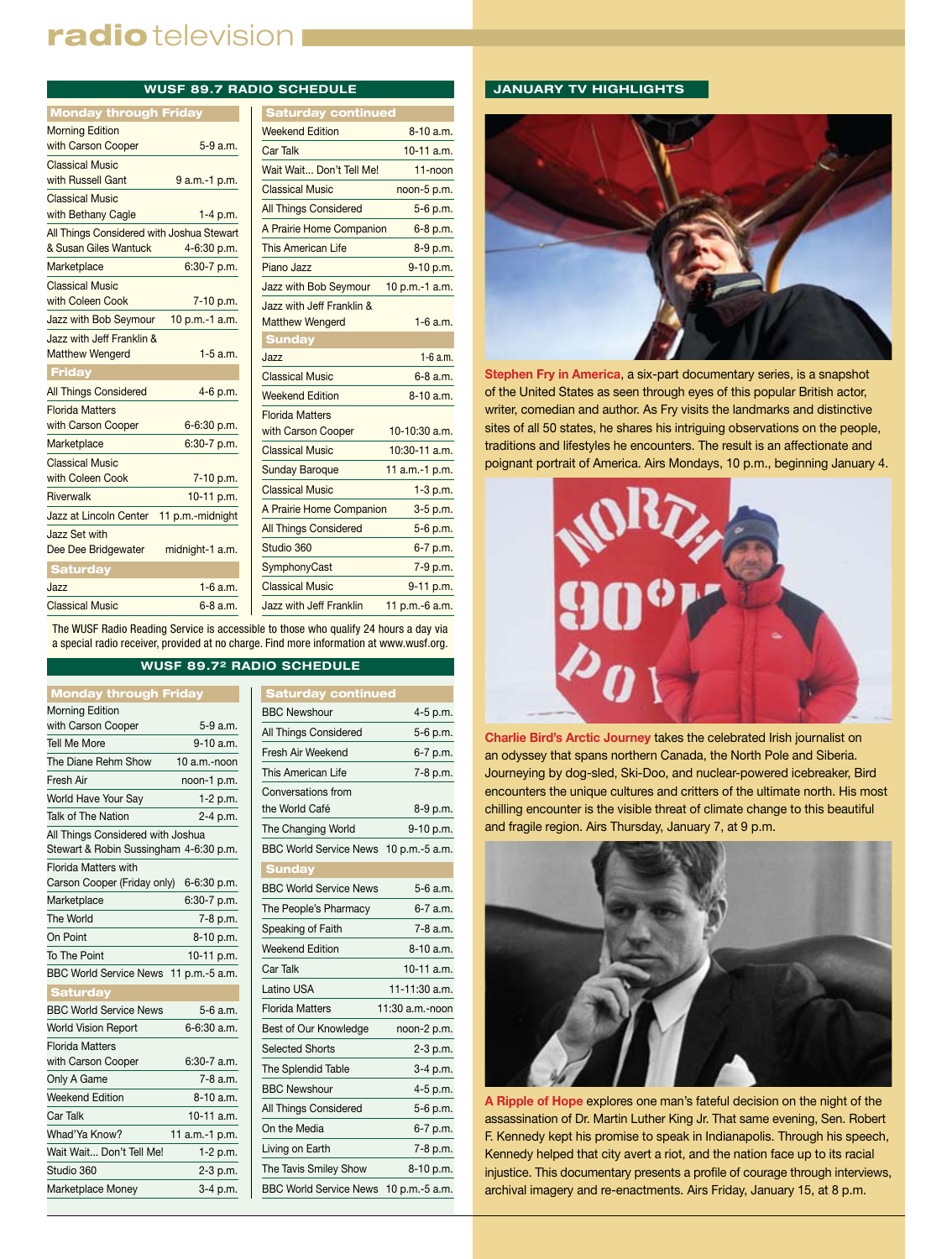# january **tv** primetime

# Friday 1st

**8:00pm** Changing Seas "Corals of the Deep" **8:30pm** Changing Seas "Farming the Sea" **9:00pm** Antiques Roadshow "Roadshow Remembers" **10:00pm** Globe Trekker Special "Great Natural Wonders"

# Saturday 2nd

**8:00pm** Fred MacMurray: The Guy Next Door



**9:00pm** Saturday Night Movie "Carousel"

# Sunday 3rd

**8:00pm** NOVA "Doctors' Dairies" Pt. 1 **9:00pm** Anatomy of a Pandemic **10:00pm** Secrets of the Dead "The Killer Flu"

# Monday 4th

**8:00pm** Rick Steves' Europe "Denmark: Beyond Copenhagen" **8:30pm** Smart Travels – Europe with Rudy Maxa "Edinburgh and Scotland" **9:00pm** Destination: World "Chocolate Alchemy" **10:00pm** Stephen Fry in America "The New World"

# Tuesday 5th

**8:00pm** Lark Rise to Candleford **9:00pm** Doc Martin "Always on My Mind" **10:00pm** MI5

# Wednesday 6th

**8:00pm** Openroad "Hawaii Volcanoes and Midway" **8:30pm** Burt Wolf: Travels & Traditions "Cruising the Netherlands" **9:00pm** This Old House "Newton Centre Project" Pt. 11 of 16 **9:30pm** Hometime "Standalone Garage" **10:00pm** Voyages of Discovery "Ferdinand Magellan – Circumnavigation"

## Thursday 7th

**8:00pm** Masters of the Arctic Ice **9:00pm** Charlie Bird's Arctic Journey Pt. 1 **9:45pm** Charlie Bird's Arctic Journey Pt. 2

# Friday 8th

**8:00pm** Escape to Dreamland: The Story of Tamiami Trail **9:00pm** Antiques Roadshow "Jackpot!" **10:00pm** Globe Trekker Special "Volcanoes, Ring of Fire"

## Saturday 9th

**8:00pm** Starring Natalie Wood **9:00pm** Saturday Night Movie "Dark Victory"

## Sunday 10th

**8:00pm** NOVA "Doctors' Diaries" Pt. 2 **9:00pm** American Experience "Seabiscuit" **10:00pm** Arabian Horse: The Ancient Breed

# Monday 11th

**8:00pm** Rick Steves' Europe "Instanbul" **8:30pm** Smart Travels – Europe with Rudy Maxa "Barcelona and Costa Brava" **9:00pm** Destination: World "Cotswolds: England's Spiritual Home" **10:00pm** Stephen Fry in America "The Deep South"

# Tuesday 12th

**8:00pm** Lark Rise to Candleford **9:00pm** Doc Martin "The Family Way" **10:00pm** MI5

# Wednesday 13th

**8:00pm** Burt Wolf "2010 European Cruises" **9:00pm** This Old House "Newton Centre Project" Pt. 12 of 16 **9:30pm** Hometime "Yoga Studio" **10:00pm** Voyages of Discovery "James Cook"

# Thursday 14th

**8:00pm** Nature "Cloud: Wild Stallions of the Rockies" **9:00pm** Nature "Cloud: Challenge of the Stallions" **10:00pm** Wild! "Wildlife Filmmakers: The Most Dangerous Game"

# Friday 15th

**8:00pm** Ripple of Hope **9:00pm** Antiques Roadshow "Raleigh, NC" Pt. 1 **10:00pm** Globe Trekker "Greece"

# Saturday 16th

**8:00pm** Joan Crawford: Always the Star **9:00pm** Saturday Night Movie "Jezebel"

# Sunday 17th



**8:00pm** NOVA "What Darwin Never Knew" **10:00pm** American Experience "Surviving the Dust Bowl"

# Monday 18th

**8:00pm** Rick Steves' Europe "Iran: Tehran and Side Trips" **8:30pm** Smart Travels – Europe with Rudy Maxa "Madrid" **9:00pm** Destination: World "High Clouds Railway to Tibet" **10:00pm** Stephen Fry in America "Mississippi"

# Tuesday 19th

**8:00pm** Lark Rise to Candleford

# Tuesday 19th continued

**9:00pm** Doc Martin "Out of the Woods" **10:00pm** MI5

# Wednesday 20th

**8:00pm** Openroad "Alcatraz and Chinatown" **8:30pm** Burt Wolf: Travels & Traditions "Great Hotels of the World" Pt. 2 **9:00pm** This Old House



**9:30pm** Hometime "Urban Terraces" **10:00pm** Voyages of Discovery "The Ice King"

# Thursday 21st

**8:00pm** Nature "Fellowship of the Whales" **9:00pm** Jean-Michel Cousteau:

Ocean Adventures "Call of the Killer Whales" Pts. 1 & 2

# Friday 22nd

**8:00pm** Weird Florida: Roads Less **Traveled 9:00pm** Antiques Roadshow "Raleigh, NC" Pt. 2 **10:00pm** Globe Trekker "Morocco"

# Saturday 23rd

**8:00pm** Jack Lemon: America's Everyman **9:00pm** Saturday Night Movie "Now, Voyager"

# Sunday 24th

**8:00pm** NOVA "Building Pharaoh's Ship" **9:00pm** American Experience "Hoover Dam" **10:00pm** Wild River: The Colorado

# Monday 25th

**8:00pm** Rick Steves' Europe "Iran's Historic Capitals" **8:30pm** Smart Travels – Europe with Rudy Maxa "Carcassonne and the Pyrenees" **9:00pm** Destination: World "Mt. Fuji: A Visual Gem" **10:00pm** Stephen Fry in America "Mountains and Plains"

# Tuesday 26th

**8:00pm** Lark Rise to Candleford **9:00pm** Doc Martin "Erotomania" **10:00pm** MI5

# Wednesday 27th

**8:00pm** Openroad "Catalina"



**8:30pm** Burt Wolf: Travels & Traditions "New York City" **9:00pm** This Old House

# Wednesday 27th continued

**9:30pm** Hometime "Caretaker's Home" **10:00pm** Voyages of Discovery "The Figure of the Earth"

## Thursday 28th

**8:00pm** Nature "Penguins of the Antarctic"

**9:00pm** Jean-Michel Cousteau: Ocean Adventures "Sea Ghosts" **10:00pm** Ice Blink

# Friday 29th

**8:00pm** The Tavis Smiley Report "One on One with Hillary Clinton" **9:00pm** Antiques Roadshow "Raleigh, NC" Pt. 3 **10:00pm** Globe Trekker "Spanish Islands"

# Saturday 30th

**8:00pm** Saturday Night Movie "That's Entertainment"

# Sunday 31st



**8:00pm** NOVA "Killer Subs in Pearl Harbor" **9:00pm** American Experience "The Crash of 1929" **10:00pm** American Experience "Civilian Conservation Corps"

# **Where to Watch**

# **Over the Air**

- 16.1 WUSF TV
- 16.2 WUSF Kids
- 16.3 Create TV
- 16.4 Florida Knowledge Network

# **WUSF on Comcast**

- 204 WUSF TV
- 205 WUSF Kids
- 206 Create TV
- 207 Florida Knowledge Network

# **WUSF on Verizon FiOS**

- 16 WUSF TV
- 470 WUSF TV
- 473 WUSF Kids
- 472 Create TV
- 471 Florida Knowledge Network

# **WUSF on Bright House**

- 616 WUSF TV
- 617 WUSF Kids
- 618 Create TV
- 619 Florida Knowledge Network